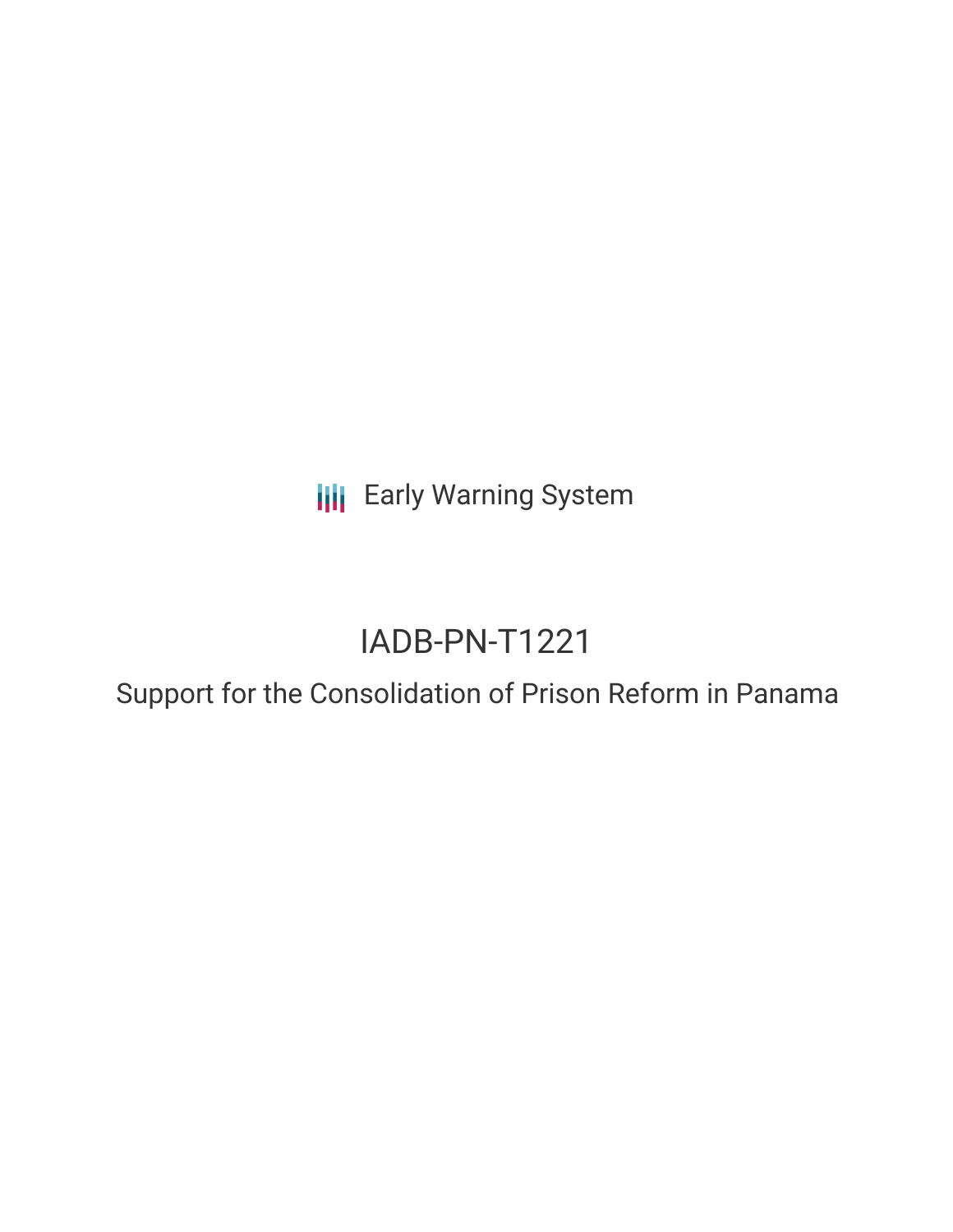

# **Quick Facts**

| <b>Countries</b>               | Panama                                    |
|--------------------------------|-------------------------------------------|
| <b>Financial Institutions</b>  | Inter-American Development Bank (IADB)    |
| <b>Status</b>                  | Approved                                  |
| <b>Bank Risk Rating</b>        | C                                         |
| <b>Voting Date</b>             | 2019-07-12                                |
| <b>Borrower</b>                | Government of Panama                      |
| <b>Sectors</b>                 | Law and Government, Technical Cooperation |
| <b>Investment Type(s)</b>      | Grant                                     |
| <b>Investment Amount (USD)</b> | $$0.25$ million                           |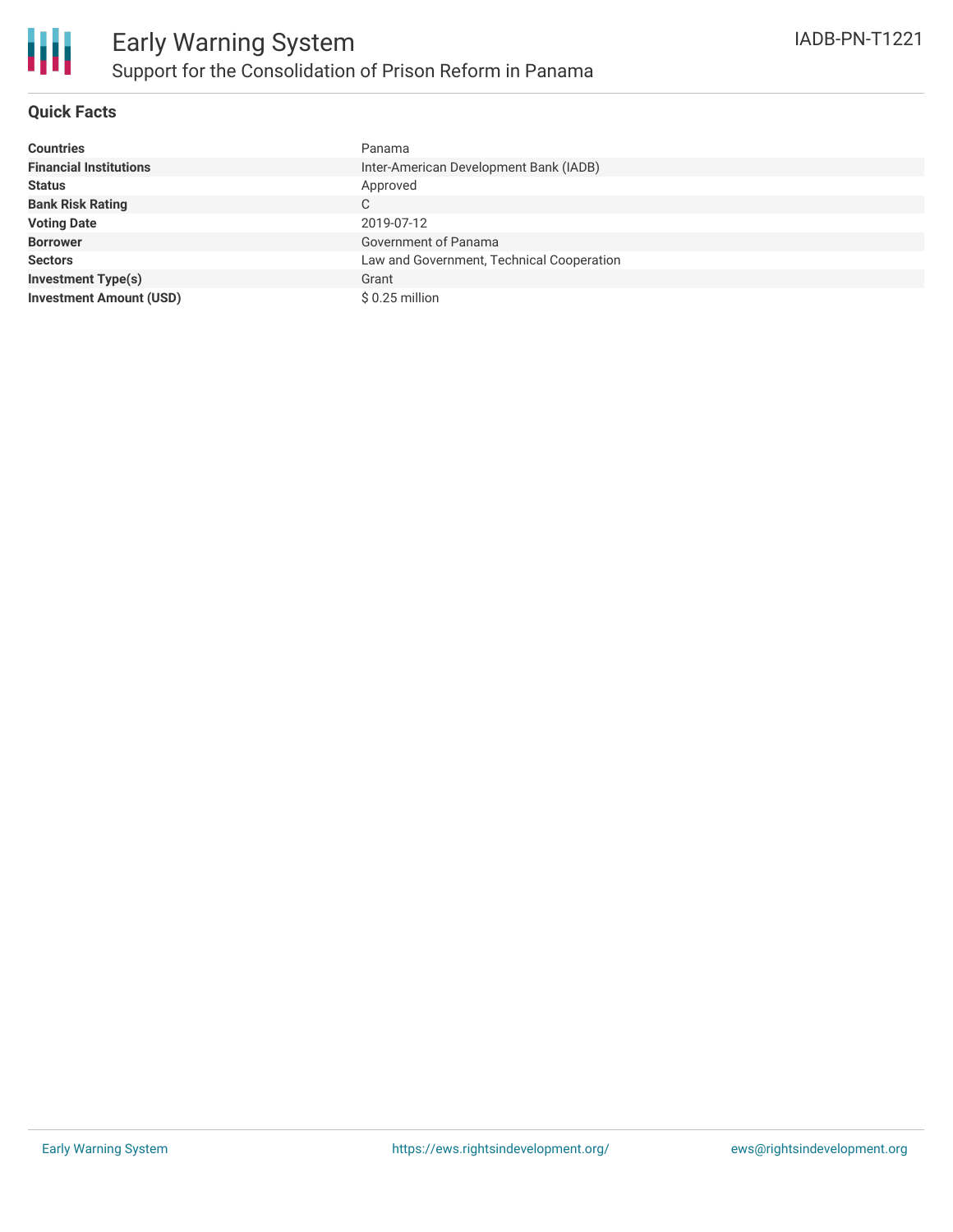

# **Project Description**

The general objective of this technical cooperation is to support the penitentiary reform currently underway in Panama as well as the sustainability of the interventions financed by PN-X1011.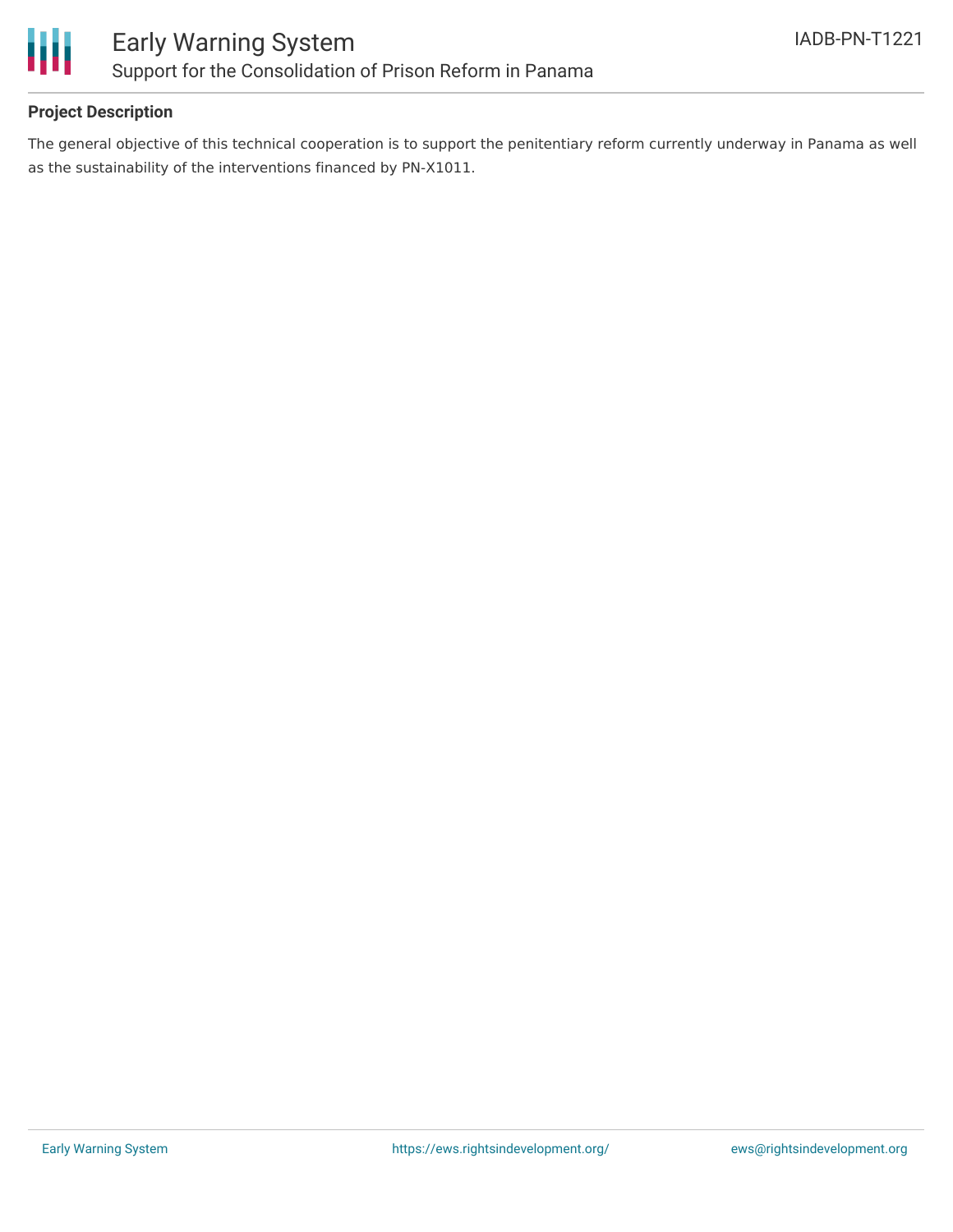

# **Investment Description**

• Inter-American Development Bank (IADB)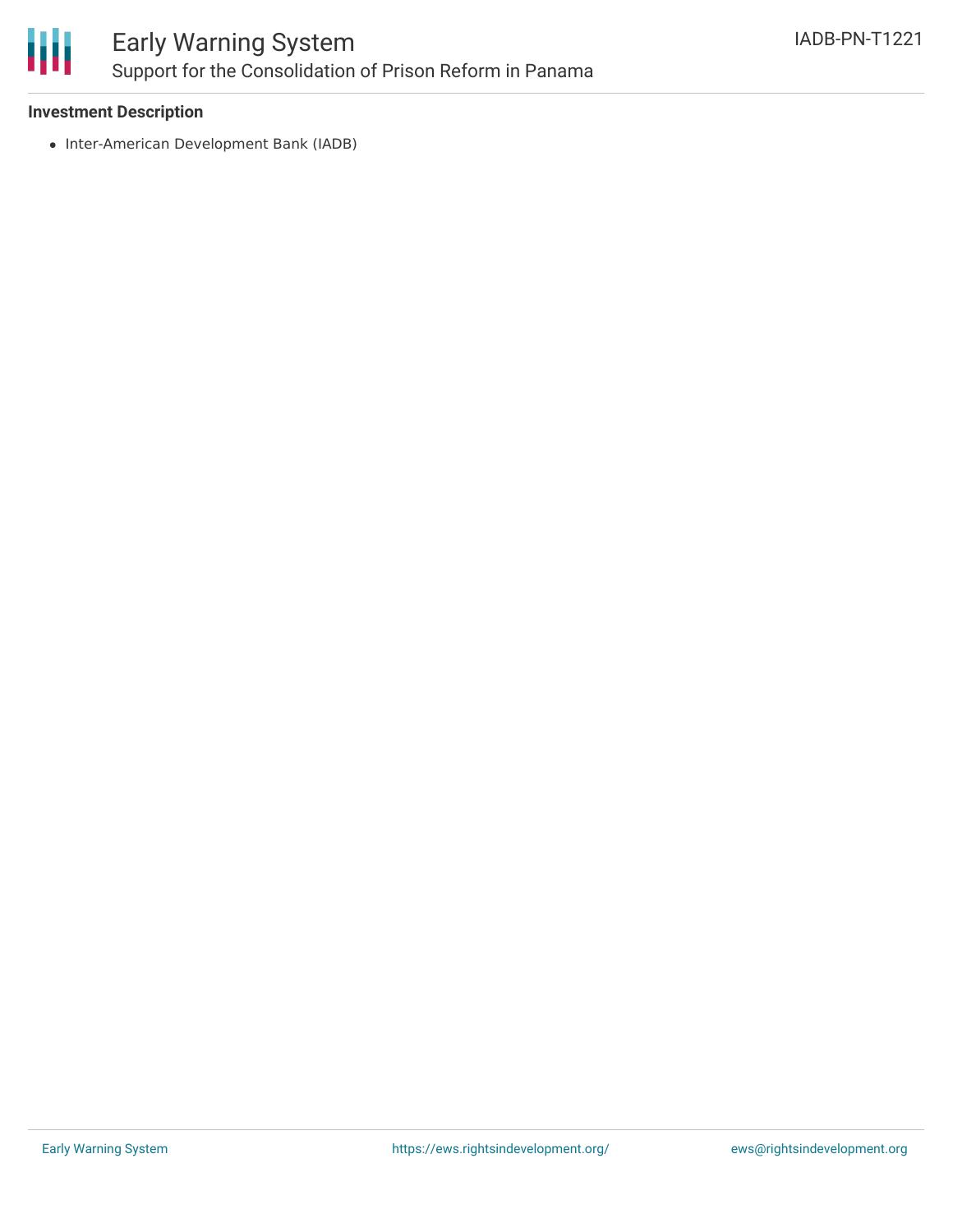

# **Contact Information**

#### ACCOUNTABILITY MECHANISM OF IADB

The Independent Consultation and Investigation Mechanism (MICI) is the independent complaint mechanism and fact-finding body for people who have been or are likely to be adversely affected by an Inter-American Development Bank (IDB) or Inter-American Investment Corporation (IIC)-funded project. If you submit a complaint to MICI, they may assist you in addressing the problems you raised through a dispute-resolution process with those implementing the project and/or through an investigation to assess whether the IDB or IIC is following its own policies for preventing or mitigating harm to people or the environment. You can submit a complaint by sending an email to MICI@iadb.org. You can learn more about the MICI and how to file a complaint at http://www.iadb.org/en/mici/mici,1752.html (in English) or http://www.iadb.org/es/mici/mici,1752.html (Spanish).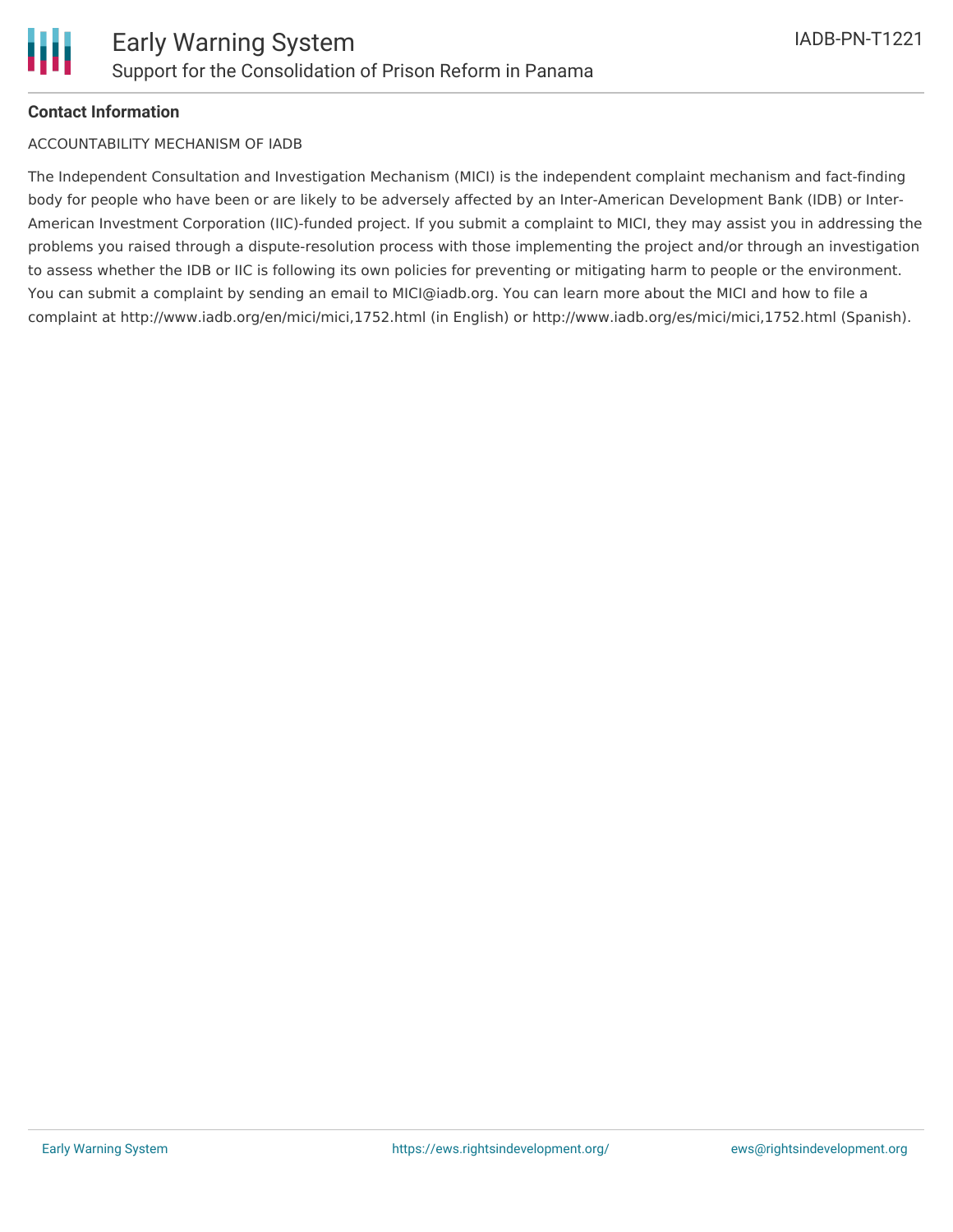

# Early Warning System Support for the Consolidation of Prison Reform in Panama

#### **Bank Documents**

Approved TC Abstract [PN-T1221.pdf](https://www.iadb.org/Document.cfm?id=EZSHARE-403505163-4)